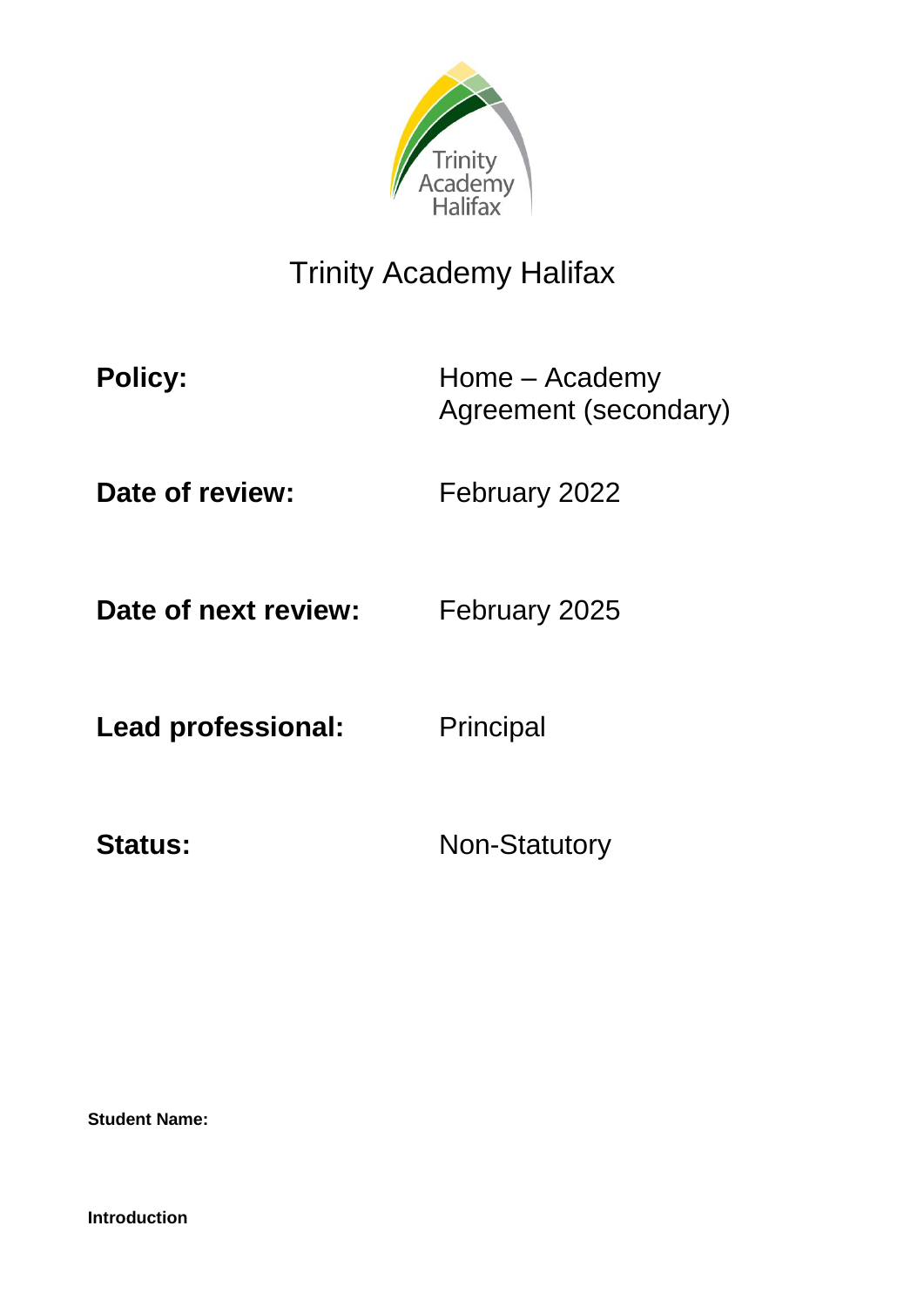#### Empathy, Honesty, Respect, Responsibility

The Home-Academy Agreement is an important contribution to the life of the Trinity Academy Halifax. It sets out what the academy, parents/carers and the students agree together for the good of the whole academy and each individual within it.

The partnership between the home and academy is one of the most important influences on the education and personal development of our students. This agreement recognises the need for good partnership working between the home and academy and seeks to build on it.

#### **Aims of the academy and home partnership**

- To work with our parents and carers to enable students of all abilities to make the most of their intellectual, practical and physical abilities
- To work with our parents and carers to ensure that the students are secure and receive the highest standards of care
- To support our parents and families to help students to develop self-discipline and to learn to behave towards others with care, respect and good manners
- To encourage our parents and carers of students to participate in the life of the academy and to celebrate the achievement of their children and others
- To help our parents and carers of students develop high aspirations and to enable them to progress towards a rewarding and fulfilling future

#### **Policy Statement**

In order to ensure that all students have the opportunity to reach their potential, the Directors/Governors require that parents/carers, students and the Principal (or their representative) agree to sign an agreement which sets out the expectations each party can have of the others. The Home-Academy Agreement is intended to be a helpful document and will serve to remind everyone what is needed to ensure that all of our students, their parents and families are successful and happy members of the Trinity Academy learning community.

#### **Procedures and Expectations**

- Prior to starting at Trinity Academy all students and parents/carers must ensure that they have signed the Home-Academy Agreement.
- In the rare event of serious misdemeanour it may be referred to, together with the academy's Behaviour for Learning Policy, in determining the academy's response.